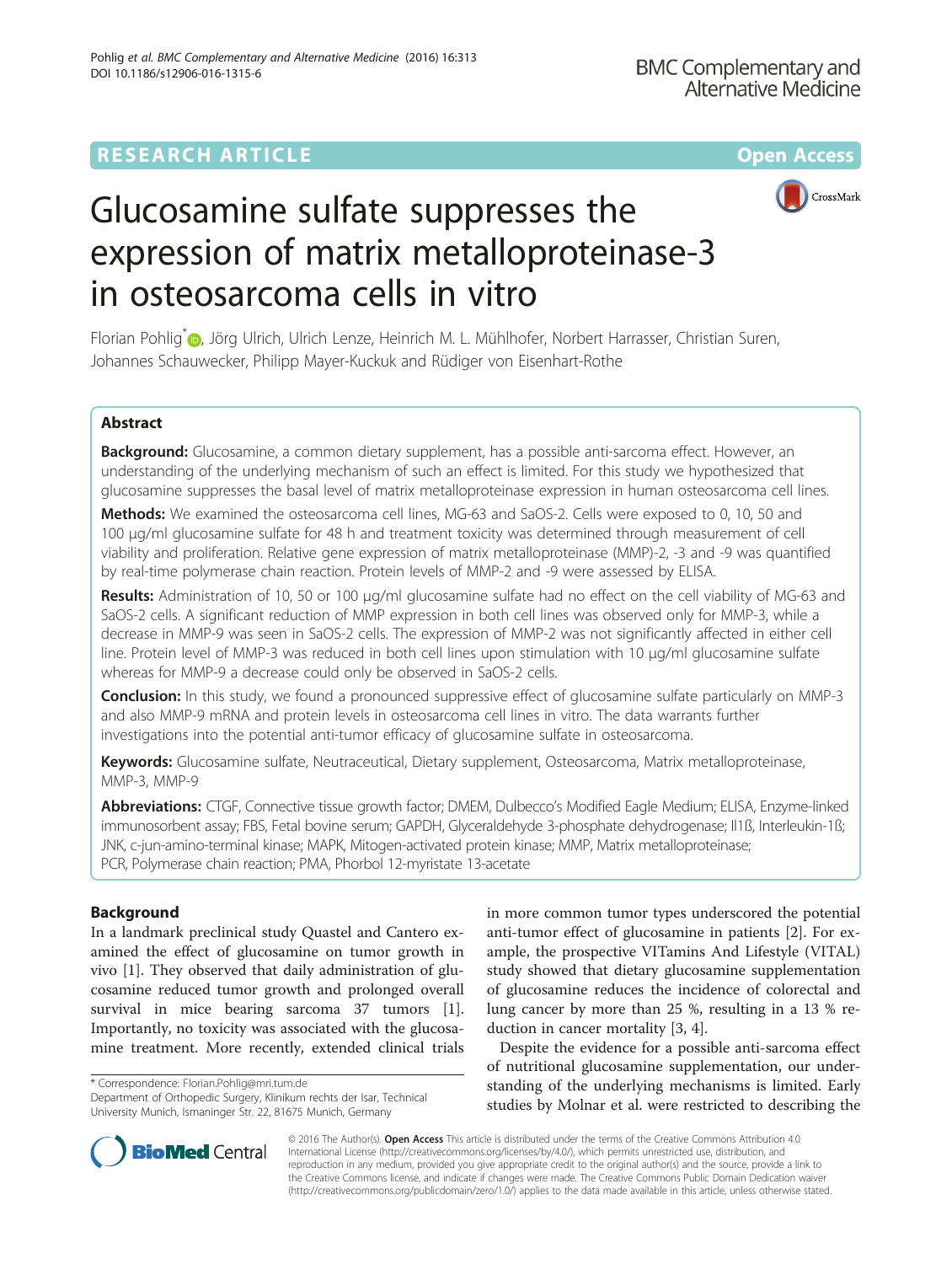morphological changes that occur in Sarcoma 180 cells, a transplantable mouse sarcoma isolated from ascites [\[5](#page-5-0), [6](#page-5-0)]. More recent work by Gervasi and co-workers, has investigated the effect of glucosamine supplementation in human HT1080 fibrosarcoma cells. They found that treatment with N-acetyl-D-glucosamine reduces concanavalin A-induced matrix metalloproteinase (MMP)-2 activity [[7](#page-5-0)]. These findings have been corroborated by two studies conducted in Kim's laboratory; these studies show that an amino derivative of glucosamine reduces phorbol 12 myristate 13-acetate (PMA)-induced upregulation of MMP-2 and MMP-9 in HT-1080 cells was reduced in the presence of an amino derivative of glucosamine [[8](#page-5-0), [9](#page-5-0)]. They also demonstrated that glucosamine derivatives suppress MMP-2 and -9 gene expression in addition to decreasing the proteolytic processing of MMP precursors [[8](#page-5-0), [9\]](#page-5-0). Further, work by Lin et al. has shown that glucosamine represses interleukin-1ß (Il1ß)-induced expression of MMP-3 in the SW-1353 chondrosarcoma cell line [[10](#page-5-0)]. Interestingly, despite of numerous regulatory processes from MMP gene expression to the active enzyme, previous studies with colorectal and breast cancer specimens showed a close correlation between the level of gene expression and disease-free survival [[11](#page-5-0), [12\]](#page-5-0).

Based on these studies, we hypothesized that (1) the reported effects of glucosamine are most probably not limited to the reported sarcoma cell types and may extend to osteosarcoma cells, (2) glucosamine suppresses the basal expression of MMPs in the absence of specific MMP inducers such as concanavalin A or PMA, and (3) glucosamine potentially suppresses MMP-3, MMP-9 and MMP-2 expression to different extents. Herein, we report, for the first time, that glucosamine sulfate exerts a pronounced suppressive effect on MMPs, particularly on MMP-3 and -9 in osteosarcoma cell lines in vitro.

## **Mathods**

## Materials

All reagents were purchased from Sigma Aldrich (Sigma-Aldrich, St. Louis, USA) unless stated otherwise. Nutritional grade glucosamine sulfate powder  $(2(C_6H_{13}NO_5)H_2SO_4)$  was purchased from Vita Natura (Bonn, Germany). A glucosamine sulfate solution was prepared to a final concentration of 100 μg/ml in cell culture medium (detailed below). The solution was sterile filtered, aliquoted, and stored at −20 °C until further use.

## Cell culture

MG-63 osteosarcoma cells were obtained from the American Type Culture Collection (ATCC, Manassas, USA). SaOS-2 cells were purchased from Deutsche Sammlung für Mikroorganismen (DMSZ, Braunschweig, Germany). Both cell lines were cultured as a monolayer in Dulbecco's Modified Eagle Medium (DMEM) supplemented with 1 % MEM-Vitamine, 1 % glutamine, 10 % fetal bovine serum (FBS), 1 U/mL penicillin/streptomycin and 2 % HEPES buffer (all obtained from Biochrom, Berlin, Germany) at 37 °C and 5 %  $CO<sub>2</sub>$ . Cells were passaged at 80–90 % confluency and culture medium was replaced every second day.

## Glucosamine sulfate treatment

Treatments were performed in a 6 well plates. MG-63  $(2 \times 10^6)$  and SaOS-2  $(4 \times 10^6)$  were seeded in 3 ml of medium and cultured for 24 h. Different seeding densities were used to compensate for the higher proliferation rate of MG-63 cells. The following day, the medium was replaced with fresh medium containing 2 % FBS and a final concentration of 10, 50 or 100 μg/ml glucosamine sulfate (achieved with a 1:9, 1:1 and 1:0 dilution of the glucosamine stock solution) and cells were incubated for 48 h. Following the incubation period, cells were dissociated with trypsin, counted and collected by centrifugation. RNA was then isolated from the cell pellets as described below.

## Toxicity assay

To detect potential toxicity associated with glucosamine sulfate treatment and exclude a downregulation of mRNA and protein expression due to cytotoxic cell death, a WST-1 cytotoxicity assay (Roche, Mannheim, Germany) was performed. Briefly,  $2 \times 10^5$  MG-63 and  $4 \times 10^5$  SaOS-2 were seeded in 200 µL medium in 48 well plates. Cells were then stimulated with different concentrations of glucosamine sulfate for 48 h (described above) prior to addition of 20 μl of WST reagent were added. Plates were incubated for 2 h before absorption was measured at 450 nm and a reference wavelength of 690 nm.

## Quantitative gene expression analysis

RNA was isolated from cells using the RNeasy Tissue Kit® (Qiagen, Hilden, Germany) according to the manufacturer's instructions. In brief, MG-63 or SaOS-2 cells were resuspended in RLT buffer, transferred to a Qiashredder® and then lysed. RNA from lysates was immobilized on a silica matrix and eluted with distilled water. Harvested RNA was quantified by photometry.

Isolated RNA was transcribed to cDNA using QuantiTect® Reverse Transcriptions Kit (Qiagen, Hilden, Germany) according to the manufacturer's instructions. The relative gene expression of MMP-2, -3 and -9 was quantified by real-time polymerase chain reaction (PCR) using a thermo cycler with TaqMan® Array and specific primers (MMP-2: Hs01548727\_m1; MMP-3: Hs01548727\_m1; MMP-9: Hs01548727\_m1; glyceraldehyde 3-phosphate dehydrogenase (GAPDH): NM\_002046.3) (Applied Biosystems, Grand Island, USA). GAPDH was used as internal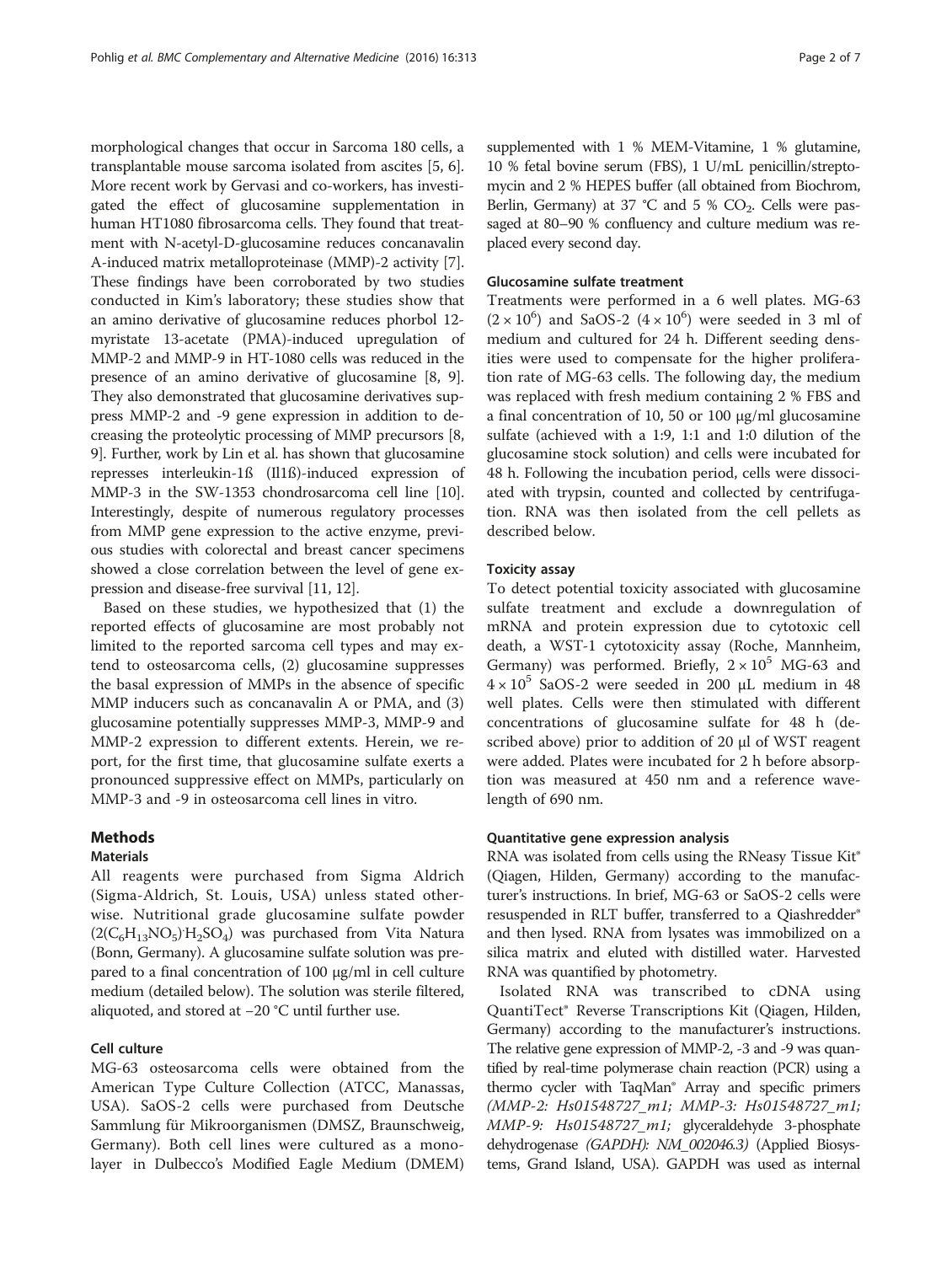control. The thermal cycler conditions were: 40 cycles consisting of a 15 s denaturation phase at 95 °C and a combined 1 min annealing and extension phase at 60 °C.

## Enzyme-linked immunosorbent assay (ELISA)

Protein analysis was performed from cells stimulated with 10 μg/ml glucosamine sulfate. After washing with PBS, a precipitation step with acetone and resuspension with cell extraction buffer (Invitrogen™, Frederick, USA) was performed.

Sandwich ELISA Kits for human MMP-3 and MMP-9 (Invitrogen™, Frederick, USA) were used for quantitative analysis according to the manufacturer's instructions. In brief, 50 μl of diluted cell lysate was transferred to each microplate well previously coated with monoclonal antibody. After incubation with MMP-3 and MMP-9 specific detection antibodies as well as substrate solution the enzyme concentration was quantified spectrophotometrically in an ELISA Reader at 450 nm.

## **Statistics**

Quantitative PCR and ELISA data were compared using SPSS software (IBM, Armonk, USA) and the t-test for unpaired samples. The results are shown as mean ± standard deviation. A p-value of ≤0,05 was considered statistically significant.

## Results

To assess the effect of glucosamine sulfate on MMP expression, glucosamine sulfate concentrations of 10 μg/ml, 50 μg/ml and 100 μg/ml were used. These concentrations were based on previous reports [[8, 13\]](#page-5-0). Prior to quantitative analysis of MMP gene and protein expression, the potential cytotoxicity of the glucosamine sulfate treatment was examined. Glucosamine sulfate treatment did not significantly reduce the viability of either MG-63 (Fig. 1a) or Saos-2 (Fig. 1b) cells, indicating that the examined concentrations were not toxic.

Subsequent analysis of MMP gene expression in response to 10 μg/ml glucosamine sulfate administration demonstrated a significant reduction of MMP-3 by approximately 68 % in MG-63 cells ( $p = 0.037$ ) and 63 % in SaOS-2 cells  $(p = 0.003)$  compared to the untreated control (Fig. [2](#page-3-0)). Although MMP-9 expression was not significantly reduced in MG-63 cells, it was significantly reduced by approximately 34 % in SaOS-2 cells ( $p = 0.04$ ; Fig. [2\)](#page-3-0). Our analysis indicated that 10 μg/ml of glucosamine sulfate has no significant effect on MMP-2 gene expression in either MG-63 or Saos-2 cells (Fig. [2](#page-3-0)). Increasing the glucosamine sulfate concentration to 50 μg/ml significantly reduced MMP-3 gene expression by approximately 74 % in MG-63 cells ( $p = 0.021$ ), while the reduction of MMP-3 in Saos-2 cells did not reach



significance (Fig. [3\)](#page-3-0). The expression of MMP-9 and MMP-2 was not significantly altered by 50 μg/ml glucosamine sulfate in either cell line (Fig. [3\)](#page-3-0). Similar to the effect of 50 μg/ml glucosamine sulfate on MMP-3 expression in MG-63 cells, administration of 100 μg/ml resulted in a significant decrease of MMP-3 expression by about 73 % in MG-63 cells ( $p = 0.021$ ; Fig. [4](#page-4-0)). However, the gene expressions of MMP-9 and MMP-2 were not significantly altered by 100 μg/ml glucosamine sulfate.

Protein expression analysis demonstrated similar results. Upon administration of 10 μg/ml glucosamine sulfate MMP-3 protein level was reduced by about 23 % in MG-63 ( $p = 0.60$ ) and 28 % in SaOS-2 cells ( $p = 0.38$ ) (Fig. [5a\)](#page-4-0). MMP-9 revealed an insignificant increase of approximately 22 % upon stimulation with 10 μg/ml GlS in MG-63 cells ( $p = 0.54$ ). SaOS-2 cells exhibited a decrease of MMP-9 protein level of about 29 % ( $p = 0.49$ ) (Fig. [5b](#page-4-0)).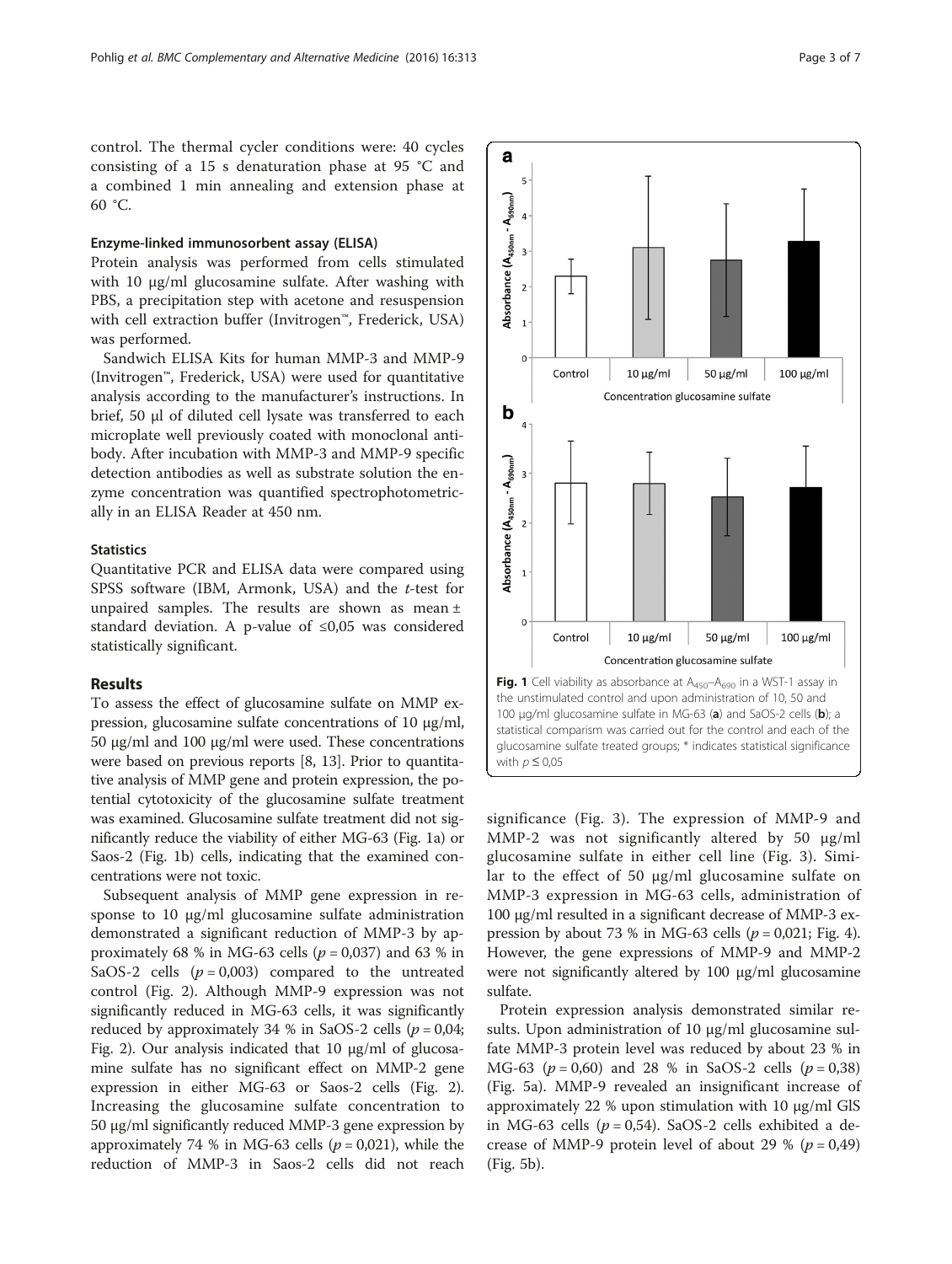<span id="page-3-0"></span>

## **Discussion**

In this study, we observed that (1) glucosamine sulfate inhibits MMP gene and protein expressions in MG-63 and SaOS-2 osteosarcoma cell lines, (2) glucosamine sulfate suppresses basal MMP expression in osteosarcoma cells, and (3) glucosamine sulfate most significantly affects MMP-3 expression compared to MMP-9 and MMP-2.

MMPs are overexpressed in many different types of cancer, and consequently these proteinases are frequently investigated therapeutic target [\[14](#page-5-0)]. To date, a considerable number of pharmacological MMP inhibitors have been developed and tested in clinical trials [[15\]](#page-5-0). However, their therapeutic efficacy thus far has proved limited [[16\]](#page-5-0). The potential reasons for this lack of efficacy include: (1) limitations associated with the extensive homology between MMP catalytic domains; none of the tested drugs have been highly selective for specific MMPs, which could result in anti-tumor MMPs being inhibited; (2) unanticipated long-term drug intolerance that can reduce drug compliance; (3) the exclusion of early-stage cancer patients from clinical trials; these

patients are anticipated to benefit most from MMP blockade; and (4) the drug doses used have been based on short-term kinetic studies in healthy volunteers and are not necessarily predictive of chronic therapeutic drug levels in cancer [\[16](#page-5-0)]. Thus, alternative strategies for MMP inhibition in cancer patients are of considerable interest.

In the present study, we demonstrate that a relatively low concentration of 10 μg/ml glucosamine sulfate reduces MMP-3 expression more than 50 % in both of the osteosarcoma cell lines investigated. This finding is particularly relevant because recent work by Tsai et al. found that MMP-3 is overexpressed in human osteosarcomas [[17\]](#page-5-0). Further, their data identified miR-519d down-regulation via connective tissue growth factor (CTGF) signaling as a pathway osteosarcoma cells utilize to upregulate MMP-3 and MMP-2 expression [\[17\]](#page-5-0). But also mitogen-activated protein kinase (MAPK) pathways seem to play a pivotal role in mediating inflammatory and oncogenic signals and consequently inducing MMP-3 expression [[18\]](#page-5-0). In this context Scotto d'Abuso and coworkers identified a decreased phosphorylation of

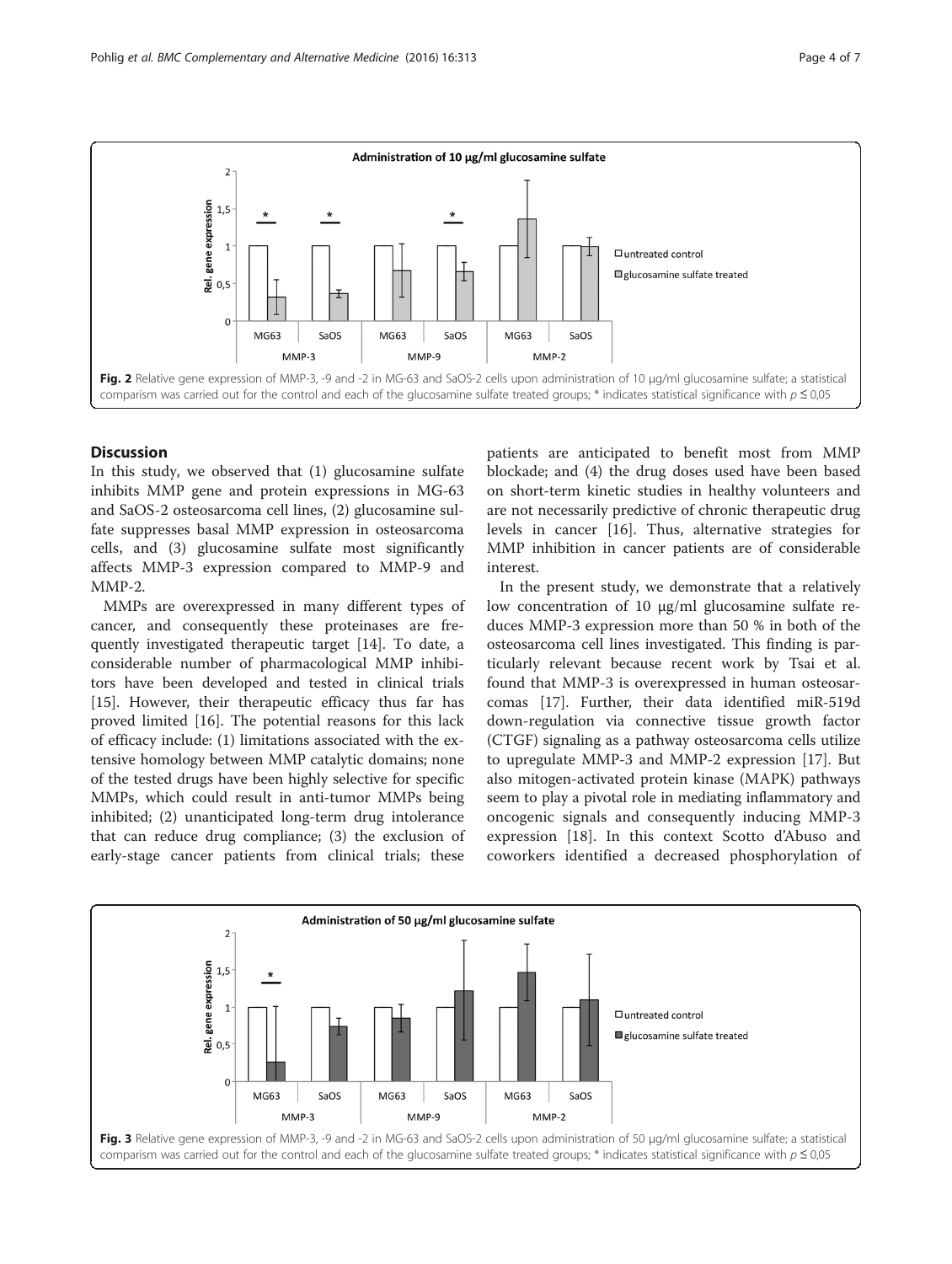<span id="page-4-0"></span>

c-jun-amino-terminal kinase (JNK) and p38 in human chondrocytes upon stimulation with glucosamine [\[19](#page-5-0)]. Moreover, their study showed a decreased activity of c-jun and junD depicting important transcription factors of MMPs [[19\]](#page-5-0). The decreased phosphorylation of MAPKs by glucosamine may, in turn, be explained by coupling of N-acetylated glucosamine (N-acetylglucosamine) to serine or threonine residues of those proteins [\[19](#page-5-0)]. This O-glycosylation is thought to act in a manner analogous to phosphorylation [[20](#page-5-0), [21](#page-5-0)]. In support of these findings, recent clinical studies have demonstrated a close correlation between MMP-3



expression and the development of lung metastases in breast and lung cancers [[22, 23\]](#page-5-0). In our study, which analized the expression of three MMPs, we found that glucosamine sulfate treatment exerted an unexpectedly specific effect. For example, the expression of MMP-3 was significantly reduced by glucosamine sulfate, but MMP-2 expression was not. In fact, a modest, yet statistically insignificant, increase was seen. Although these observations require further investigations, they suggest, that glucosamine sulfate is not a broad MMP inhibitor, but may rather be useful for more specific MMP suppression.

The data presented here support the potential use of glucosamine sulfate as a nutritional supplement in osteosarcoma patients for two main reasons. First, the glucosamine used in this study was a commercially available dietary glucosamine, formulated as glucosamine sulfate, which, together with glucosamine hydrochloride constitutes the principle nutritional formulation for glucosamine supplements [\[24](#page-5-0), [25\]](#page-6-0). Previous studies have used either the non-dietary quaternized amino glucosamine [\[9\]](#page-5-0) and N-acetyl-D-glucosamine [[7\]](#page-5-0), or sulfated glucosamine synthesized in-house [\[8](#page-5-0)]. Second, the most pronounced effect of glucosamine sulfate was observed at a concentration of 10 μg/ml. This concentration is within the range of the human serum concentrations that can be achieved with oral glucosamine intake, as previously published by Biggee et al. [[26\]](#page-6-0). As such, it can be foreseen that glucosamine sulfate supplementation during osteosarcoma treatment could have a potentially beneficial effect. Upon diagnosis the vast majority of patients are treated with multi-agent neoadjuvant chemotherapy, followed by wide surgical resection of the tumor and adjuvant chemotherapy. Such regimes result in excellent primary tumor control, however, pulmonary metastases, which are challenging to control, develop in more than 30 % of patients [\[27](#page-6-0)]. One of the advantages of glucosamine of glucosamine dietary supplementation in osteosarcoma patients is that it will, most likely,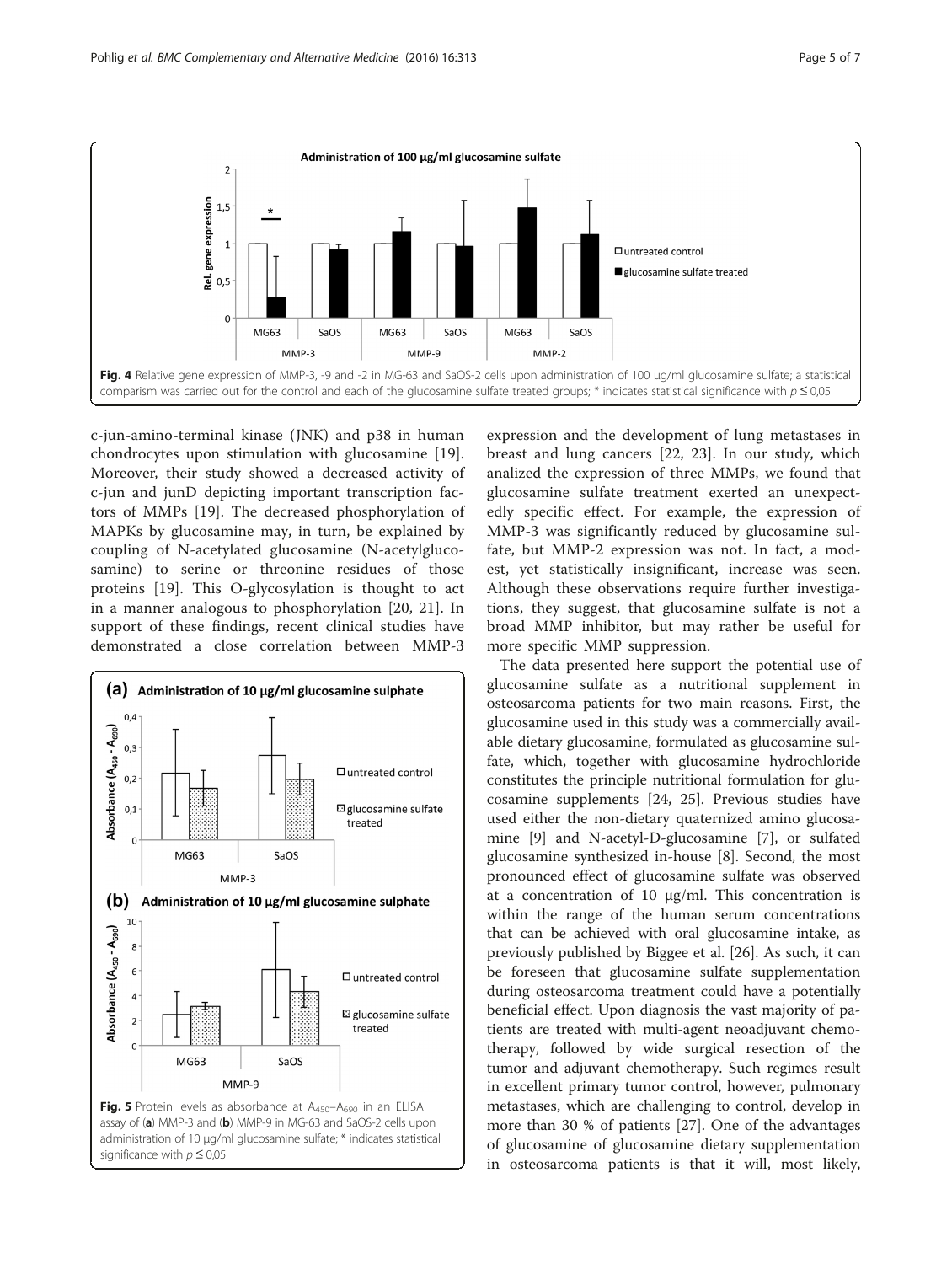<span id="page-5-0"></span>integrate seamlessly into the standard treatment protocol. Other advantages of glucosamine dietary supplementation, namely the lack of toxicity, unrestricted availability, and low treatment costs this would enable supplementation to start permit upon initial diagnosis and continue over long periods of time, past primary tumor treatment. This may eventually reduce the incidence of pulmonary metastasis from osteosarcoma. As such, we anticipate that glucosamine sulfate treatment during osteosarcoma therapy will receive further attention, similar to the renewed interest in other nutraceuticals in augmenting standard cancer therapy [\[28](#page-6-0)]. However, we appreciate that the nutritional translation of the present findings will require a substantial further investigations in vitro and in preclinical models.

## Conclusion

In conclusion, we have shown that glucosamine sulfate exerts a pronounced suppressive effect on MMPs in osteosarcoma cell lines in vitro; this effect was most pronounced for MMP-3 and MMP-9 to a lesser extent. The data warrants further studies into the potential antitumor effect of glucosamine sulfate in osteosarcoma.

## Additional file

[Additional file 1:](dx.doi.org/10.1186/s12906-016-1315-6) Minimal data set underlying our findings. (XLSX 35 kb)

#### Acknowledgements

None.

#### Funding

The present study was funded by the authors' institution.

#### Availability of data and materials

A minimal data set underlying our findings has been added as Additional file 1.

#### Authors' contributions

Conception and design of the study: FP, UL, JS, JU. Generation, collection, assembly, analysis and/or interpretation of data: JU, FP, NH, HMLM, CS, UL. Drafting and revising the manuscript: FP, PMK, CS, RvER, HMLM, NH. Approval of the final version of the manuscript: PMK, RvER, JS, FP. All authors read and approved the final manuscript.

#### Competing interests

All authors declare that they have no competing interests.

#### Consent for publication

Not applicable.

#### Ethics approval and consent to participate

In the present study only commercially available cells were used and no human or animal subjects were involved. Thus no approval by an institutional review board and no consent to participate were required.

## Received: 6 April 2016 Accepted: 23 August 2016 Published online: 25 August 2016

#### References

1. Quastel JH, Cantero A. Inhibition of tumour growth by D-glucosamine. Nature. 1953;171(4345):252–4.

- 2. Chesnokov V, Gong B, Sun C, Itakura K. Anti-cancer activity of glucosamine through inhibition of N-linked glycosylation. Cancer Cell Int. 2014;14:45.
- 3. Satia JA, Littman A, Slatore CG, Galanko JA, White E. Associations of herbal and specialty supplements with lung and colorectal cancer risk in the VITamins and Lifestyle study. Cancer Epidemiol Biomarkers Prev. 2009;18(5):1419–28.
- 4. Bell GA, Kantor ED, Lampe JW, Shen DD, White E. Use of glucosamine and chondroitin in relation to mortality. Eur J Epidemiol. 2012;27(8):593–603.
- 5. Molnar Z, Bekesi JG. Effects of D-glucosamine, D-mannosamine, and 2 deoxy-D-glucose on the ultrastructure of ascites tumor cells in vitro. Cancer Res. 1972;32(2):380–9.
- 6. Molnar Z, Bekesi JG. Cytotoxic effects of D-glucosamine on the ultrastructures of normal and neoplastic tissues in vivo. Cancer Res. 1972;32(4):756–65.
- 7. Gervasi DC, Raz A, Dehem M, Yang M, Kurkinen M, Fridman R. Carbohydrate-mediated regulation of matrix metalloproteinase-2 activation in normal human fibroblasts and fibrosarcoma cells. Biochem Biophys Res Commun. 1996;228(2):530–8.
- 8. Rajapakse N, Mendis E, Kim MM, Kim SK. Sulfated glucosamine inhibits MMP-2 and MMP-9 expressions in human fibrosarcoma cells. Bioorg Med Chem. 2007;15(14):4891–6.
- 9. Mendis E, Kim MM, Rajapakse N, Kim SK. The inhibitory mechanism of a novel cationic glucosamine derivative against MMP-2 and MMP-9 expressions. Bioorg Med Chem Lett. 2009;19(10):2755–9.
- 10. Lin YC, Liang YC, Sheu MT, Lin YC, Hsieh MS, Chen TF, Chen CH. Chondroprotective effects of glucosamine involving the p38 MAPK and Akt signaling pathways. Rheumatol Int. 2008;28(10):1009–16.
- 11. Zeng ZS, Huang Y, Cohen AM, Guillem JG. Prediction of colorectal cancer relapse and survival via tissue RNA levels of matrix metalloproteinase-9. J Clin Oncol. 1996;14(12):3133–40.
- 12. McGowan PM, Duffy MJ. Matrix metalloproteinase expression and outcome in patients with breast cancer: analysis of a published database. Ann Oncol. 2008;19(9):1566–72.
- 13. Zhang L, Liu WS, Han BQ, Peng YF, Wang DF. Antitumor activities of D-glucosamine and its derivatives. J Zhejiang Univ Sci B. 2006;7(8):608–14.
- 14. Deryugina EI, Quigley JP. Matrix metalloproteinases and tumor metastasis. Cancer Metastasis Rev. 2006;25(1):9–34.
- 15. Overall CM, Kleifeld O. Tumour microenvironment opinion: validating matrix metalloproteinases as drug targets and anti-targets for cancer therapy. Nat Rev Cancer. 2006;6(3):227–39.
- 16. Zucker S, Cao J. Selective matrix metalloproteinase (MMP) inhibitors in cancer therapy: ready for prime time? Cancer Biol Ther. 2009;8(24):2371–3.
- 17. Tsai HC, Su HL, Huang CY, Fong YC, Hsu CJ, Tang CH. CTGF increases matrix metalloproteinases expression and subsequently promotes tumor metastasis in human osteosarcoma through down-regulating miR-519d. Oncotarget. 2014;5(11):3800–12.
- 18. Chandhanayingyong C, Kim Y, Staples JR, Hahn C, Lee FY. MAPK/ERK signaling in osteosarcomas, ewing sarcomas and chondrosarcomas: therapeutic implications and future directions. Sarcoma. 2012;2012:404810.
- 19. Scotto d'Abusco A, Calamia V, Cicione C, Grigolo B, Politi L, Scandurra R. Glucosamine affects intracellular signalling through inhibition of mitogen-activated protein kinase phosphorylation in human chondrocytes. Arthritis Res Ther. 2007;9(5):R104.
- 20. Zachara NE, Hart GW. O-GlcNAc a sensor of cellular state: the role of nucleocytoplasmic glycosylation in modulating cellular function in response to nutrition and stress. Biochim Biophys Acta. 2004;1673(1-2):13–28.
- 21. Zachara NE, Hart GW. Cell signaling, the essential role of O-GlcNAc! Biochim Biophys Acta. 2006;1761(5-6):599–617.
- 22. Pettersson F, Del Rincon SV, Emond A, Huor B, Ngan E, Ng J, Dobocan MC, Siegel PM, Miller Jr WH. Genetic and pharmacologic inhibition of eIF4E reduces breast cancer cell migration, invasion, and metastasis. Cancer Res. 2015;75(6):1102–12.
- 23. Seccareccia E, Pinard M, Wang N, Li S, Burnier J, Dankort D, Brodt P. The inhibitor of kappa B kinase-epsilon regulates MMP-3 expression levels and can promote lung metastasis. Oncogenesis. 2014;3:e116.
- 24. Navarro SL, White E, Kantor ED, Zhang Y, Rho J, Song X, Milne GL, Lampe PD, Lampe JW. Randomized trial of glucosamine and chondroitin supplementation on inflammation and oxidative stress biomarkers and plasma proteomics profiles in healthy humans. PLoS One. 2015;10(2):e0117534.